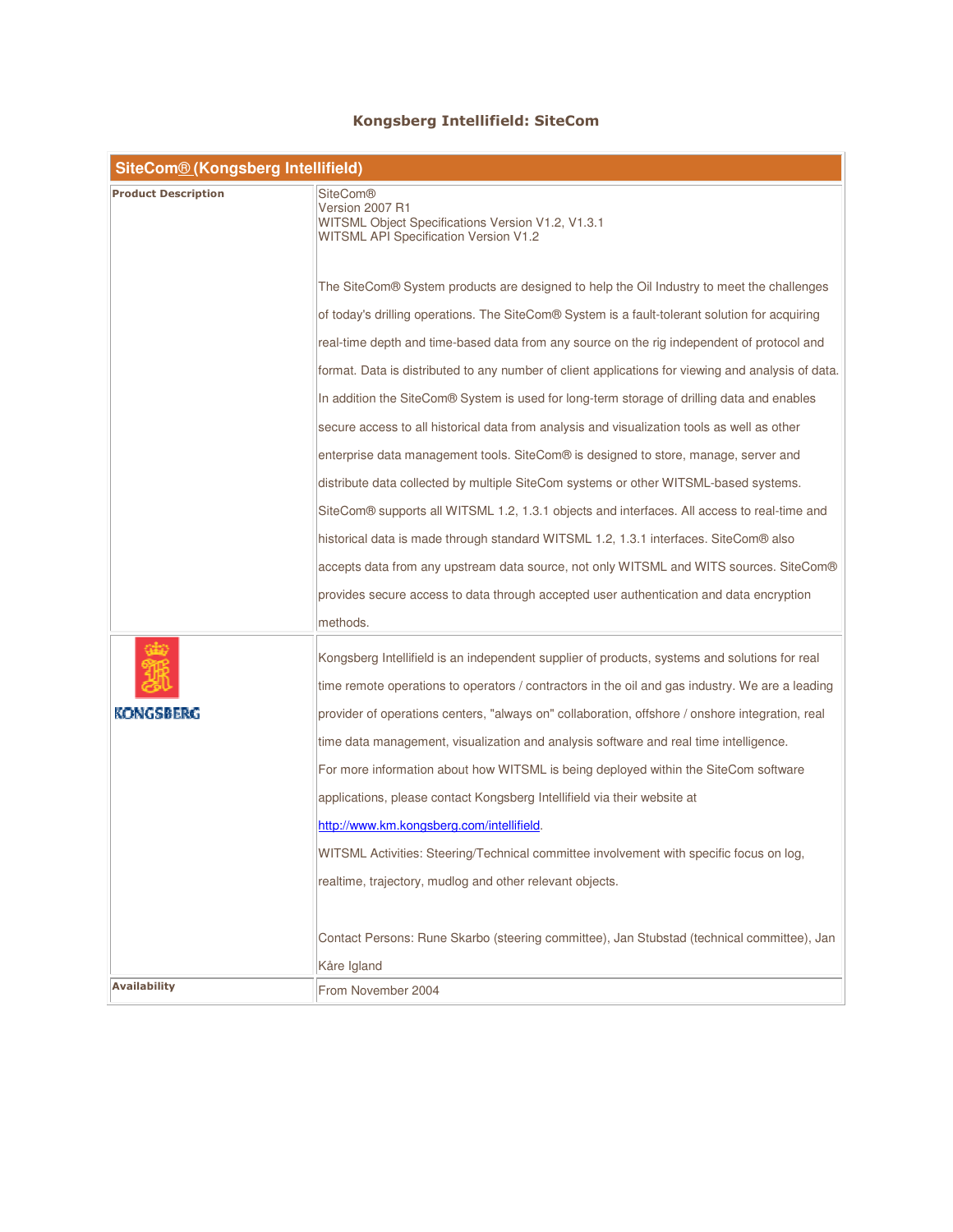| <b>Submitter Information</b>    |                                                                                                                                                                                                                                                                                                                                                                                                                                                                                                                                                                                                                                                                                                                                                                                                                                                                                                                                                                                                                                                                                                                                                                                                         |
|---------------------------------|---------------------------------------------------------------------------------------------------------------------------------------------------------------------------------------------------------------------------------------------------------------------------------------------------------------------------------------------------------------------------------------------------------------------------------------------------------------------------------------------------------------------------------------------------------------------------------------------------------------------------------------------------------------------------------------------------------------------------------------------------------------------------------------------------------------------------------------------------------------------------------------------------------------------------------------------------------------------------------------------------------------------------------------------------------------------------------------------------------------------------------------------------------------------------------------------------------|
|                                 | Jan Kåre Igland<br>Telephone +47 38 00 05 70<br>Andoyfaret 7<br>4623 Kristiansand, Norway<br>iki@intellifield.no<br>July 7, 2007                                                                                                                                                                                                                                                                                                                                                                                                                                                                                                                                                                                                                                                                                                                                                                                                                                                                                                                                                                                                                                                                        |
|                                 |                                                                                                                                                                                                                                                                                                                                                                                                                                                                                                                                                                                                                                                                                                                                                                                                                                                                                                                                                                                                                                                                                                                                                                                                         |
| <b>WITSML Function Coverage</b> |                                                                                                                                                                                                                                                                                                                                                                                                                                                                                                                                                                                                                                                                                                                                                                                                                                                                                                                                                                                                                                                                                                                                                                                                         |
|                                 | Check all that apply. Explain limitations and/or special circumstances in the Comments area.                                                                                                                                                                                                                                                                                                                                                                                                                                                                                                                                                                                                                                                                                                                                                                                                                                                                                                                                                                                                                                                                                                            |
|                                 | Notes:                                                                                                                                                                                                                                                                                                                                                                                                                                                                                                                                                                                                                                                                                                                                                                                                                                                                                                                                                                                                                                                                                                                                                                                                  |
|                                 | Functional coverage is organized according to five kinds of product functionality with respect to the WITSML                                                                                                                                                                                                                                                                                                                                                                                                                                                                                                                                                                                                                                                                                                                                                                                                                                                                                                                                                                                                                                                                                            |
|                                 | Standards: two kinds of client functions and three kinds of server functions.                                                                                                                                                                                                                                                                                                                                                                                                                                                                                                                                                                                                                                                                                                                                                                                                                                                                                                                                                                                                                                                                                                                           |
|                                 | A product may exhibit multiple kinds of functionality.                                                                                                                                                                                                                                                                                                                                                                                                                                                                                                                                                                                                                                                                                                                                                                                                                                                                                                                                                                                                                                                                                                                                                  |
|                                 | The terms client and server are used here exclusively with respect to the WITSML Server<br>API interfaces. Clients issue requests to servers. Servers receive and respond to requests<br>from clients.                                                                                                                                                                                                                                                                                                                                                                                                                                                                                                                                                                                                                                                                                                                                                                                                                                                                                                                                                                                                  |
|                                 | $\bullet$<br>Behaviors for products that do not use the WITSML Server API are classified in an<br>analogous manner.                                                                                                                                                                                                                                                                                                                                                                                                                                                                                                                                                                                                                                                                                                                                                                                                                                                                                                                                                                                                                                                                                     |
|                                 | The five product classifications of WITSML functional coverage are:                                                                                                                                                                                                                                                                                                                                                                                                                                                                                                                                                                                                                                                                                                                                                                                                                                                                                                                                                                                                                                                                                                                                     |
|                                 | Client Products --<br>1. WITSML Producer Client -- a product that generates or otherwise obtains data that is<br>formulated as WITSML object instances and sent to a WITSML Server to be incorporated in<br>that server's data population. Examples of such products include products that pick up<br>real-time data from sensor devices, format it, and send it to a server; and products that<br>extract data from data stores, format it, and send it to a server.<br>2. WITSML Consumer Client -- a product that issues requests for data as queries of<br>subscriptions to a WITSML Server and then receives data as query responses or<br>subscription publications. Examples of such products include products that acquire data<br>from a server, possibly reformat it, and delivery it to an application program or viewer<br>utility.                                                                                                                                                                                                                                                                                                                                                         |
|                                 | 1&2. Products the exhibit combined Producer and Consume Client functions may be<br>application programs that operate directly on a WITSML Server, such as a mudlogging<br>application or a pore pressure analysis application.                                                                                                                                                                                                                                                                                                                                                                                                                                                                                                                                                                                                                                                                                                                                                                                                                                                                                                                                                                          |
|                                 | Server Products -<br>3. WITSML Receiving Server -- a product that performs WITSML Server functions in<br>general and, in particular, acquires data from external sources. Data acquisition may be<br>through WITSML API interfaces or other mechanisms.<br>4. WITSML Delivering Server -- a product that performs WITSML Server functions in<br>general and, in particular, delivers data to external destinations. Data delivery may be<br>through WITSML API interfaces or other mechanisms.<br>5. WITSML Managing Server -- a product that performs WITSML Server functions in<br>general and, in particular, supports requests from authorized client applications to<br>augment (extend), modify, or delete (part or all) WITSML object instances.<br>3&4. The general understanding and expectation is that a product characterized as a<br>WITSML Server supports both Receiving and Delivering Server functionality.<br>3&4&5. The addition of Managing Server functionality allows a WITSML Server product<br>to do more than store and forward data, such as supporting data quality management<br>client applications that help ensure the integrity and quality of data content in a Server |
|                                 | data population.<br>$\bullet$<br>General Functions --<br>6. Virtually all products associated with the WITSML Standards will issue and/or process<br><b>WITSML Server General Functions</b> to determine the capabilities and version of a server<br>product.                                                                                                                                                                                                                                                                                                                                                                                                                                                                                                                                                                                                                                                                                                                                                                                                                                                                                                                                           |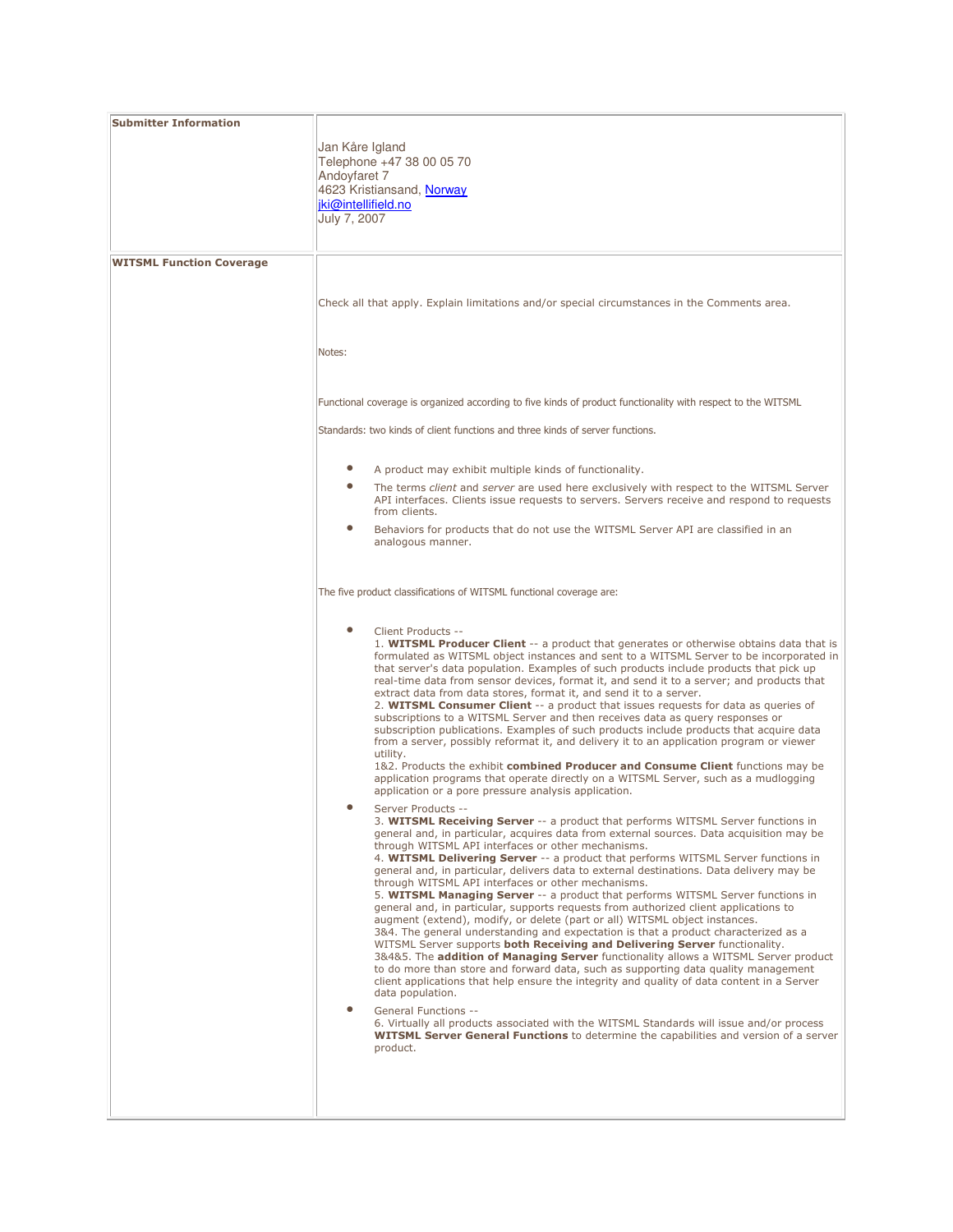| 1. WITSML Producer Client     | A product that (generates and) sends WITSML object instances to a destination process:<br>1a [X ] Sends to a WITSML Server using AddToStore interface<br>1b [____] Otherwise                                                                                                                                                                                                                                                   |
|-------------------------------|--------------------------------------------------------------------------------------------------------------------------------------------------------------------------------------------------------------------------------------------------------------------------------------------------------------------------------------------------------------------------------------------------------------------------------|
| 2. WITSML Consumer Client     | A product that requests and receives WITSML data from a source process:<br>2a [X ] Queries a WITSML Server using GetFromStore interface<br>2b [X ] Subscribes to a WITSML Server using Publish interface<br>2c [___] Otherwise                                                                                                                                                                                                 |
| 3. WITSML Receiving Server    | A product that performs the WITSML Server interfaces and receives data from source processes:<br>3a [ X ] Receives WITSML object instances via AddToStore interface<br>3b [ ] Otherwise receives WITSML object instances<br>3c [_X_] Receives non-WITSML form data treated as if it were WITSML<br>object instances or a virtual equivalent                                                                                    |
| 4. WITSML Delivering Server   | A product that performs the WITSML Server interfaces and delivers data to destination processes:<br>4a [X ] Delivers WITSML data in response to queries via GetFromStore<br>interface<br>4b [X ] Publishes WITSML data in response to subscriptions via the Publish interface<br>4c [ ] Otherwise delivers WITSML data<br>4d [ ] Delivers non-WITSML form data derived from WITSML object<br>instances or a virtual equivalent |
| 5. WITSML Managing Server     | A product that performs the WITSML Server interfaces and manages (augments, changes, deletes<br>portions, or deletes entirely) WITSML object instances or a virtual equivalent:<br>5a [X ] Processes modification requests via AddToStore,<br>UpdateInStore, DeleteFromStore interfaces<br>5b [       Otherwise processes modification requests                                                                                |
| 6. WITSML General Functions   | A product that issues general WITSML Server interface requests to a WITSML Server:<br>6a [ X ] Issues GetVersion and/or GetCapabilities<br>A product that performs the general WITSML Server interfaces:<br>6b [X ] Processes GetVersion and/or GetCapabilities                                                                                                                                                                |
| <b>WITSML Object Coverage</b> | Mark D for <b>Deliver</b> and R for Receive, as applicable. If all functions do not apply, note either<br>functions supported or functions not-supported, e.g. supported by 1a. Explain other limitations or<br>special cases in the Comments area.                                                                                                                                                                            |
|                               | [_DR_] Realtime                                                                                                                                                                                                                                                                                                                                                                                                                |
|                               | [_DR_] Well                                                                                                                                                                                                                                                                                                                                                                                                                    |
|                               | [_DR_] Wellbore                                                                                                                                                                                                                                                                                                                                                                                                                |
|                               | [_DR_] Log & WellLog                                                                                                                                                                                                                                                                                                                                                                                                           |
|                               | [DR_] Trajectory & Traj. Stn.                                                                                                                                                                                                                                                                                                                                                                                                  |
|                               | [_DR_] Message                                                                                                                                                                                                                                                                                                                                                                                                                 |
|                               | [_DR_] Mud Log                                                                                                                                                                                                                                                                                                                                                                                                                 |
|                               | [_DR_] Rig                                                                                                                                                                                                                                                                                                                                                                                                                     |
|                               | [_DR_] Survey Program                                                                                                                                                                                                                                                                                                                                                                                                          |
|                               | [_DR_] Target                                                                                                                                                                                                                                                                                                                                                                                                                  |
|                               | [_DR_] Fluids Report                                                                                                                                                                                                                                                                                                                                                                                                           |